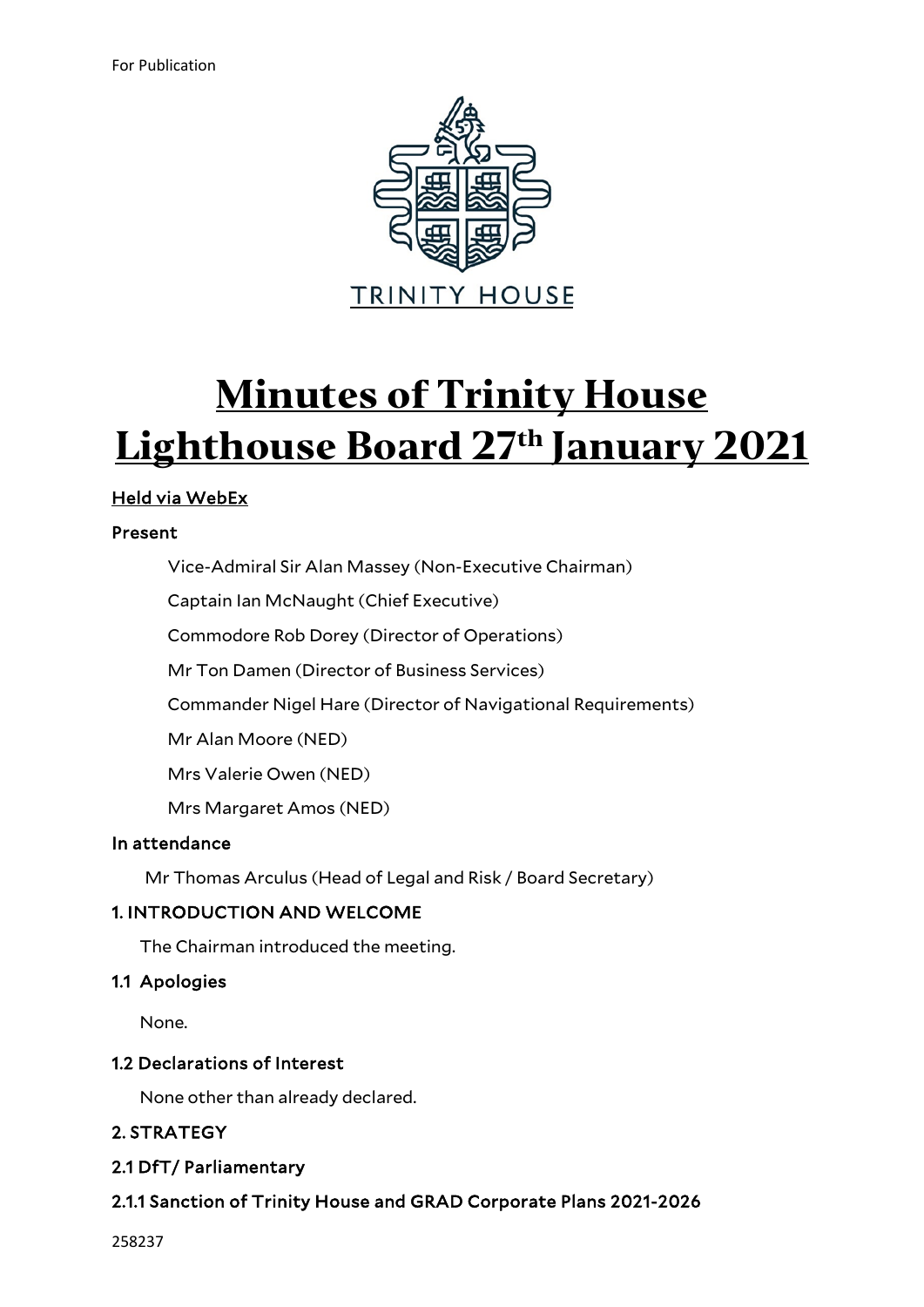The Sanction letter from Robert Courts MP (Minister for Aviation, Maritime and Security) dated 11<sup>th</sup> December 2020 was noted.

## 2.1.2 Future of DGPS Future

The letter from Petra Wilkinson (DfT Maritime Director) dated 17<sup>th</sup> November 2020 was noted.

Commodore Dorey confirmed that we are acting on all the points in that letter within TH and via IGC5 oversight.

## 2.2.1 Draft JSB Minutes 18th November 2020

Noted.

## 2.2.2 Helicopter Contract Letter to DfT from Northern Lighthouse Board dated 15th December 2020 and reply dated 17th December 2020.

Noted.

The HTM aircraft is in place supporting Irish Lights.

Discussions with the Irish Aviation Authority over a long-term solution have commenced. The current arrangement is intended as a temporary 3 month solution, with February already committed. It is hoped that a solution will be found in time to terminate the arrangement by 31 March.

The additional costs for the 3-month period are being met from the GLF via NLB accounts.

# 2.2.4 JSB Roadmap

Noted.

## 2.2.5 JSB Terms of Reference

Noted.

## 2.3 Lights Finance Committee Meeting 26<sup>th</sup> January 2021

The Chairman and Mr Moore attended the annual meeting of the LFC.

GLAs were praised for their transparent plans, taut budgeting and efficient delivery.

The Lights Finance Committee acknowledged the close central scrutiny of the GLAs' Corporate Plans.

In conclusion, the Chair of the Lights Finance Committee (Mr Steven Benzies – Deputy Maritime Director, DfT) said that the Minister will announce his decision on the rate of Light Dues in February.

## 2.4 Multi-Lateral Meeting 24<sup>th</sup> November 2020

Minutes of November meeting – noted. The Chairman commented that he was pleased with the level of support given by the LAC.

# 2.5 Lighthouse Estate Cottages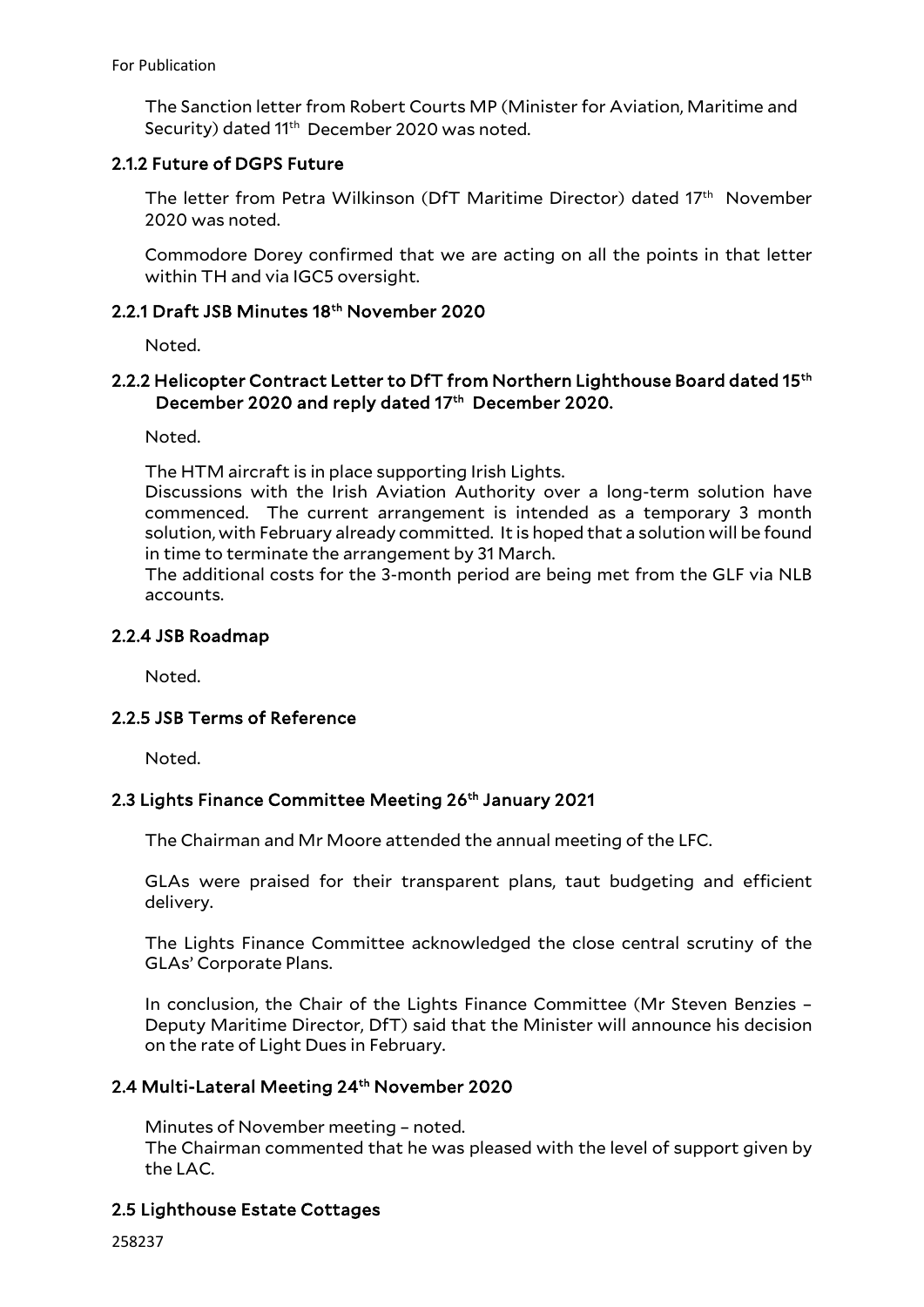The Board discussed a paper by Commodore Dorey recommending that the Board should instigate a strategic review of the management of the Cottage Estate.

The following recommendations were accepted:

- 1. The cross cutting and necessarily arms-length nature of this issue requires input from both the Corporate and Lighthouse Boards. A top down review conducted by personnel experienced in property management would provide the best initial assessment and narrow down a preferred option or options.
- 2. Representatives from respective Boards could then advise the Boards on the way forward, seek approval and oversee the implementation.
- 3. The Secretary to the Corporation has indicated that senior level resource with the appropriate finance and property management background could be provided. A suitable Non-Executive Lighthouse Board member would need to be nominated.

Mr Duncan has been nominated by the Corporate Board. Mrs Owen was nominated by the Lighthouse Board

# 3. PERFORMANCE

## 3.1 Health and Safety Manager's Report for the period 1 November 2020 - 18<sup>th</sup> January 2021

Commodore Dorey commented on PATRICIA Crane incident and the dropped load on PATRICIA. Commodore Dorey had visited the ships to discuss safety generally and these incidents in particular. A safety investigation is in progress by the Health and Safety Manager. There is a drive aboard the ships to learn lessons and make sure such incidents do not happen again.

The Deputy Master and the Head of Legal & Risk and H&S Manager have met recently to hold the Health and Safety Quarterly Review. The Board agreed that Mr Alan Moore should attend these meetings in the future.

Accidents and lost days are on a downward trajectory.

The H&S Manager is working to promote the near miss reporting process and to reinforce good manual handling practices.

Mr Moore reflected on the problems and inherent risks of running an ageing vessel.

Mr Moore also noted how important the masters' leadership aboard vessels is in promoting an embedded safety culture.

Commodore Dorey said the Senior Marine Superintendent is working closely with masters to reinforce the safety culture aboard ship and to modernise crew attitudes and behaviours.

Mr Damen said that he believes that the organisation has a strong safety culture and that these relatively rare reported incidents should not be taken to indicate that it is failing generally.

Nevertheless, it was noted that some repeated failures had been evident from recent reporting, and management should continue to press for a tighter safety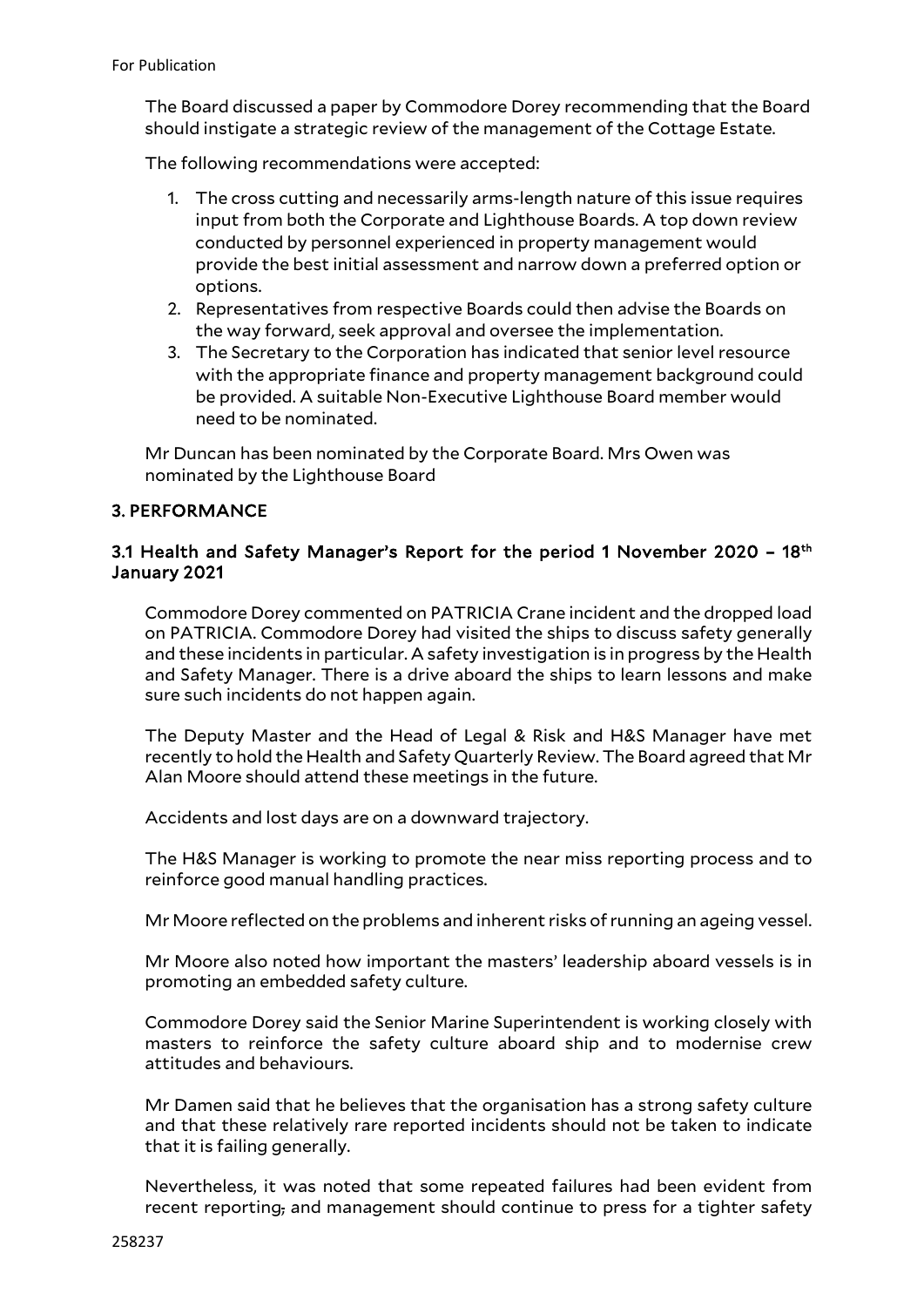regime in all areas. This approach had proven successful in other industries, and there was no reason why it should not be pursued in Trinity House.

#### 3.2 Business Performance

Presented by Mr Damen.

There is a significant volume of Capital work planned before year-end, and this may foreseeably be hampered by the effects of COVID-19 on the supply chain, contractor availability and difficulties with accommodation.

The impact of COVID-19 will likely be felt into the next financial year also, which will demand further agility and flexibility in the scheduling of activity and the management of spend.

While the aim will be to pick-up on the run-over from this year and deliver the Capital plan for next year, there is likely to be a (diminishing) bow-wave of uncompleted capital work running on into future years.

## 3.3 Navigational Requirements Report for the period 3rd November 2020 - 19th January 2021.

Noted.

## 3.3.1 AtoN Availability Progress Report for the period 20<sup>th</sup> January 2018 to 19<sup>th</sup> January 2021

The Board noted the AtoN Availability Progress Report for the period 20<sup>th</sup> January 2018 to 19th January 2021.

## 3.3.2 AtoN Casualty Return for the period 3rd November 2020 to 19th January 2021

We have maintained IALA targets with the exception of the Channel Light Vessel (off-station for a short period), which has previously been reported.

The recruitment process for the new Inspector of Seamarks is underway.

#### 3.3.4 EGNOS Position Brief

Presented by Commander Hare for the Board's information. Further developments will be reported in due course.

Noted.

#### 3.4 Executive Directors' Report

The Board discussed ongoing conversations at Executive level regarding COVID-19 testing and availability of rapid personal testing kits.

The Executive Team has decided to deploy tests selectively.

THV ALERT is due to cross to the Netherlands for commissioning of the crane next week, from where she will still be able to cover the 6 hour risk response area.

The Board noted the pro-active mental health support available to staff in the form of HR mental health guidance.

Paper noted.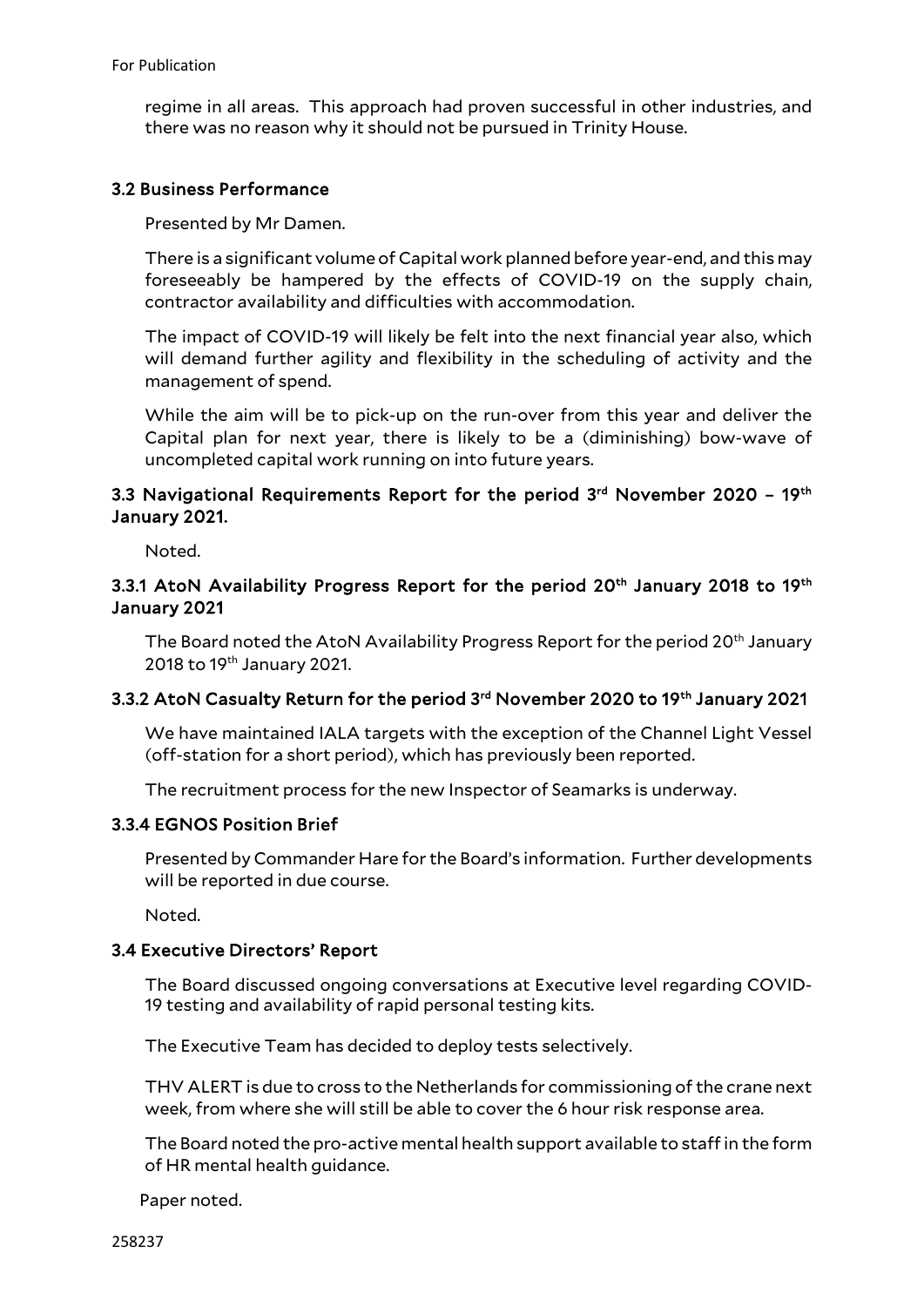For Publication

## 3.4.1 Executive Finance Reports

Noted.

## 3.5 DPA Report for the period 2nd October 2020 to 14th January 2021.

Noted.

## 3.6 Vessel Replacement Project

Highlight report noted.

The Chairman has a meeting with the DfT Deputy Maritime Director (Steven Benzies) next week.

The Board wished the minutes to note the strength of encouragement from Government for the project.

## 3.7 Royal Sovereign Project

Highlight update report – noted.

Surveyors will return to site to look at the current extent of structural deterioration and to make an assessment of the remaining life expectancy of the structure.

## 3.8 TH2040 Update

Confidential discussion about the TH2040 project.

## [Action: Mr Damen to prepare submission of the business case for the Board for approval before or at the Board meeting on the 9th March]

## 4. GOVERNANCE

## 4.1 Board Effectiveness Review 2020

 The Board Secretary presented the results of the Board Effectiveness Review 2020.

> [Action: Board Secretary to develop an action plan, to address desired improvements]

# [Action: Board Secretary to analyse and report on the other Board Governance Questionnaire]

## 4.2 Programme of Board Meetings for 2021

Agreed.

## 5. ADMINISTRATION

#### 5.1.1 Minutes of Previous Meetings

## 5.1.2 Minutes of Lighthouse Board 12<sup>th</sup> November 2020

The Minutes of the Lighthouse Board held on the 12th November 2020 were approved.

## 5.1.3 Minutes for Publication of Lighthouse Board 12<sup>th</sup> November 2020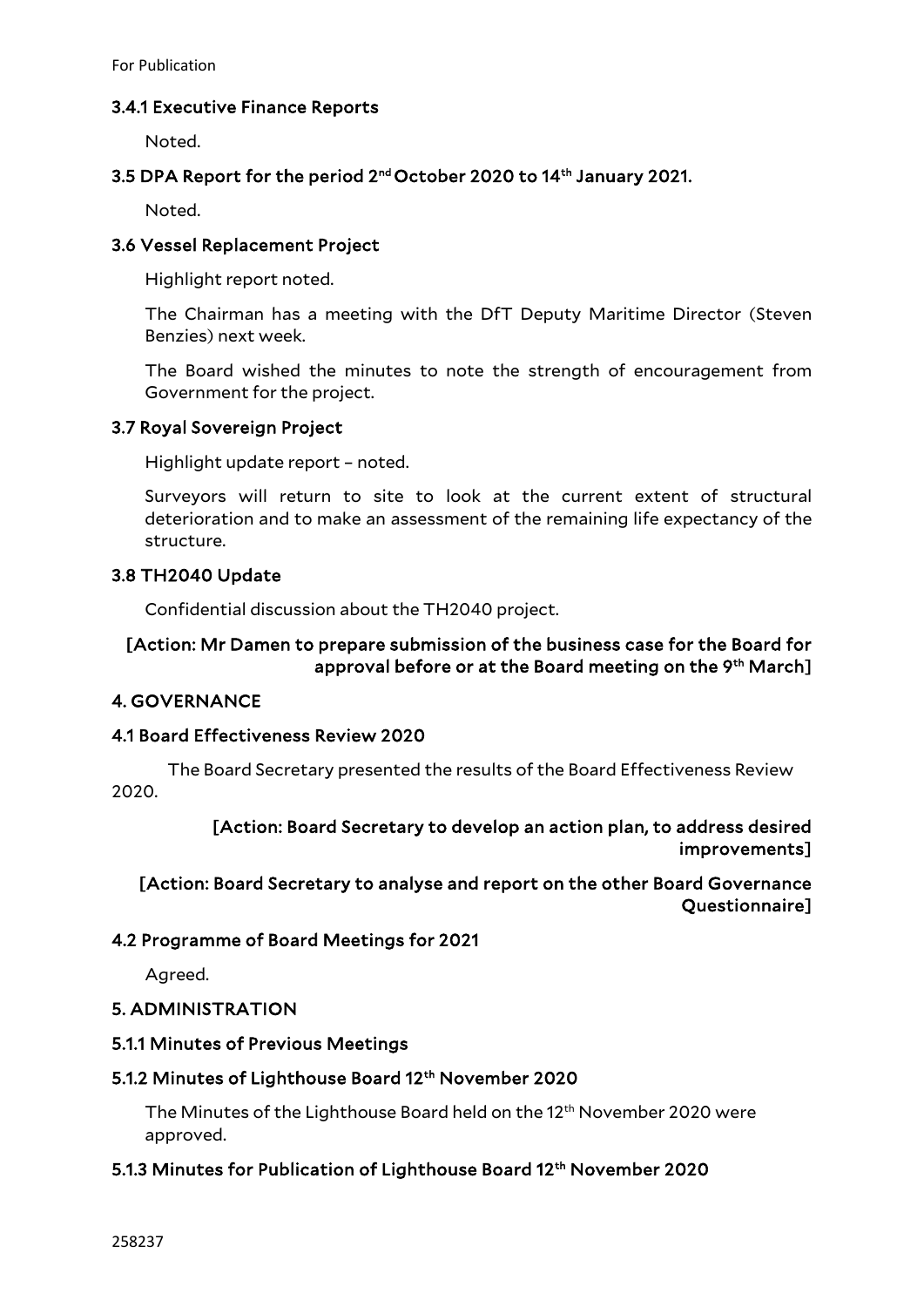The Minutes for Publication of the Lighthouse Board held on 12th November 2020 were approved.

## 5.2 Log of Actions / Matters Arising

- Strategy Session 2020/1 This will be put on the February Executive Committee Agenda
- 24/09/20 6 Closed
- 15/10/20 7 Remain Open

## 5.3 ARAC Minutes of the 9th December 2020

Noted.

Mrs Amos reported on discussions with GIAA about taking a new approach to delivering their audit plan and increasing the number of days from 40 to 47 per annum. To be discussed further between Mr Amos and Executive Committee.

## [Action: Mrs Amos/ Executive Committee to discuss GIAA audit plan]

## 5.3.1 ARAC Terms of Reference

Not approved. The Chairman will discuss further the membership of the ARAC with Mrs Amos and the Deputy Master.

## [Action: Chairman/ Mrs Amos/ Deputy Master to discuss Chairman's membership of the ARAC]

## [Action: Board Secretary to amend and resubmit ARAC ToRs]

#### 5.3.2 Risk Management Proposal

Presented by Margaret Amos.

The Board agreed that the new Corporate Risks Dashboard will be presented to each meeting of the Board.

A workshop will be scheduled in December 2021 to discuss outcomes of various work in progress and alignment of risk appetite and risk registers across the organisation.

Approved.

#### 5.4 Report on the Current Status of Risk Registers

Noted.

#### 5.4.1 Corporate Risk Register

The Board discussed adding environmental compliance legislation to the CRR and opportunities.

# [Action: Board Secretary to add Environmental Compliance to CRR so it can be considered at Board Level]

Requires further discussion.

## 5.4.2 Organisational Risk Register